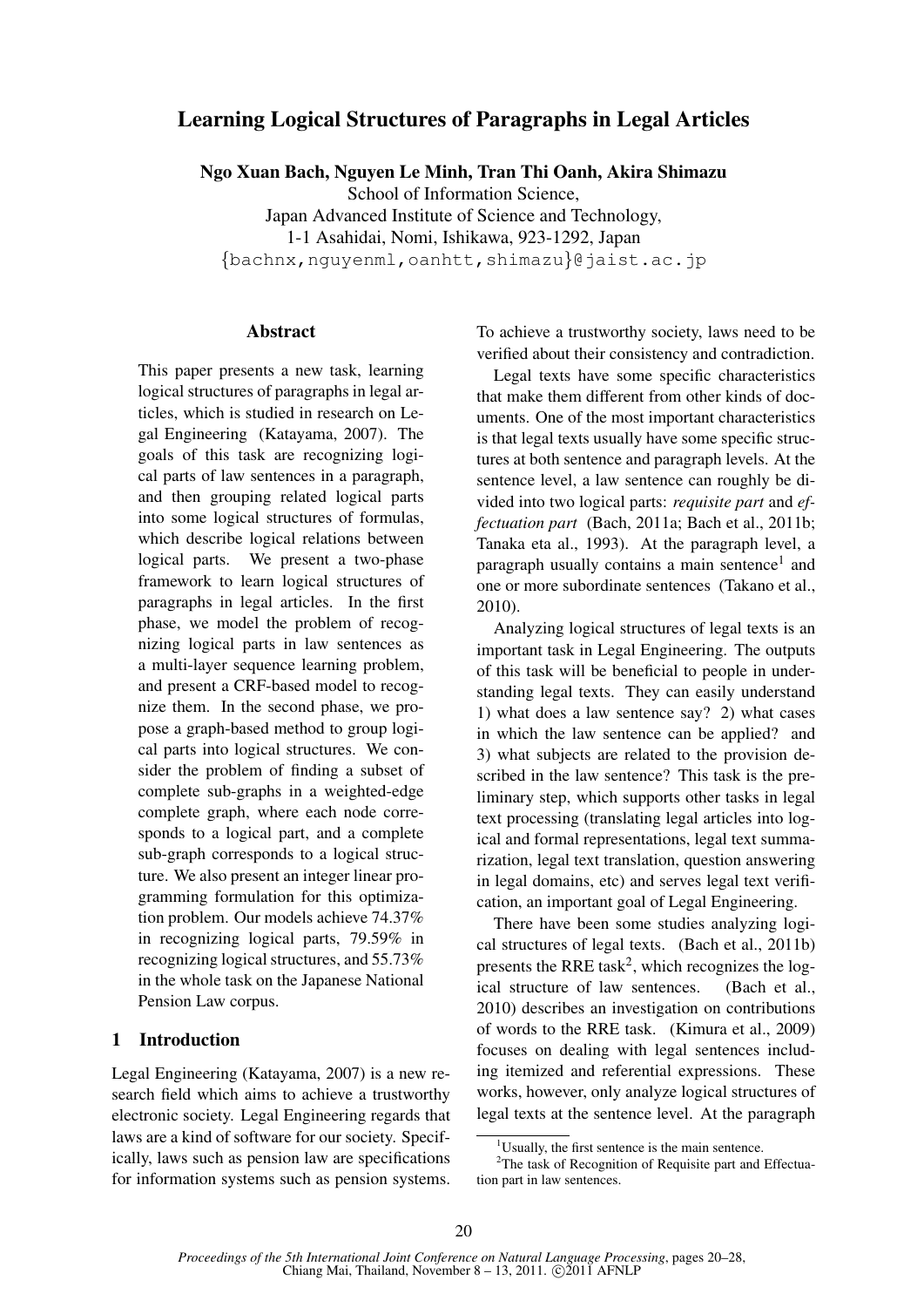level, (Takano et al., 2010) classifies a legal paragraph into one of six predefined categories: A, B,  $C, D, E$ , and F. Among six types, Type A, B, and C correspond to cases in which the main sentence is the first sentence, and subordinate sentences are other sentences. In paragraphs of Type  $D$ ,  $E$ , and  $F$ , the main sentence is the first or the second sentence, and a subordinate sentence is an embedded sentence in parentheses within the main sentence.

In this paper, we present a task of learning logical structures of legal articles at the paragraph level. We propose a two-phase framework to complete the task. We also describe experimental results on real legal data.

Our main contributions can be summarized in the following points:

- Introducing a new task to legal text processing, *learning logical structures of paragraphs in legal articles*.
- Presenting an annotated corpus for the task, the *Japanese National Pension Law corpus*.
- Proposing a two-phase framework and providing solutions to solve the task.
- Evaluating our framework on the real annotated corpus.

The rest of this paper is organized as follows. Section 2 describes our task and its two sub-tasks: *recognition of logical parts* and *recognition of logical structures*. In Section 3, we present our framework and proposed solutions. Experimental results on real legal articles are described in Section 4. Finally, Section 5 gives some conclusions.

# 2 Formulation

Learning logical structures of paragraphs in legal articles is the task of recognition of *logical structures* between *logical parts* in law sentences. A logical structure is usually formed from a pair of a *requisite part* and an *effectuation part*. These two parts are built from other kinds of logical parts such as *topic parts*, *antecedent parts*, *consequent parts*, and so on (Bach, 2011a; Bach et al.,  $2011b)^3$ . Usually, consequent parts describes a law provision, antecedent parts describes cases in which the law provision can be applied, and topic



Figure 1: Two cases of inputs and outputs of the task.



Figure 2: An example in natural language (E means *Effectuation part*, R means *Requisite part*, and LS means *Logical Structure*).

parts describe subjects which are related to the law provision. In this paper, a logical structure can be defined as a set of some related logical parts.

Figure 1 shows two cases of the inputs and outputs of the task. In the first case, the input is a paragraph of two sentences, and the outputs are four logical parts, which are grouped into two logical structures. In the second case, the input is a paragraph consisting of four sentences, and the outputs are four logical parts, which are grouped into three logical structures. An example in natural language<sup>4</sup> is presented in Figure 2.

## 2.1 Sub-Task 1: Recognition of Logical Parts

Let  $s$  be a law sentence in the law sentence space S, then s can be represented by a sequence of words  $s = [w_1w_2 \dots w_n]$ . A legal paragraph x in the legal paragraph space  $X$  is a sequence of law sentences  $x = [s_1 s_2 \dots s_l]$ , where  $s_i \in S, \forall i =$  $1, 2, \ldots, l$ . For each paragraph x, we denote a log-

<sup>&</sup>lt;sup>3</sup>We only recognize logical structures (a set of related logical parts). The task of translating legal articles into logical and formal representations is not covered in this paper.

<sup>&</sup>lt;sup>4</sup>Because law sentences are very long and complicated, we use toy sentences to illustrate the task.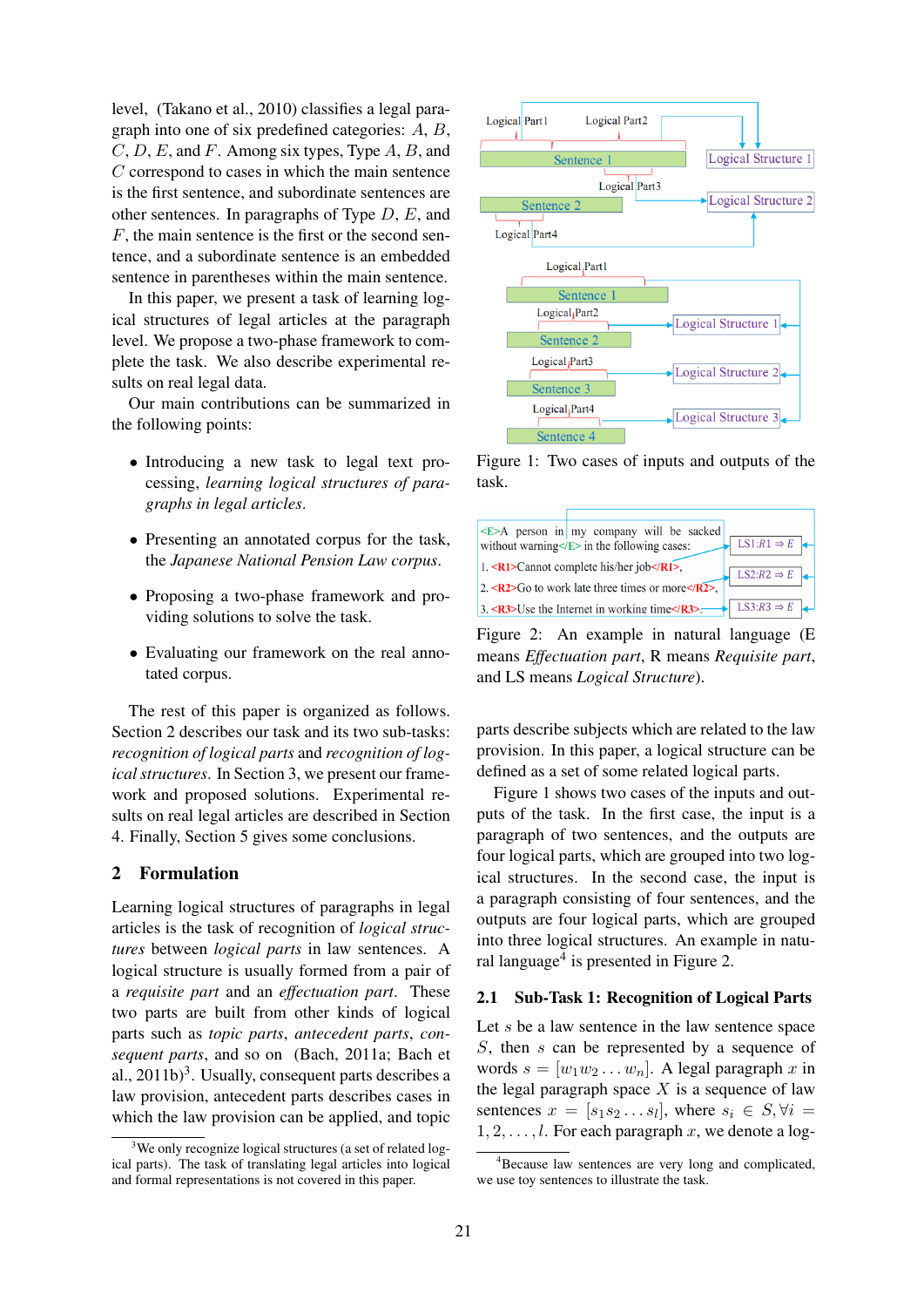ical part p by a quad-tuple  $p = (b, e, k, c)$  where b, e, and k are three integers which indicate *position of the beginning word*, *position of the end word*, and *sentence position* of p, and c is a logical part category in the set of predefined categories C. Formally, the set  $P$  of all possible logical parts defined in a paragraph  $x$  can be described as follows:

 $P = \{(b, e, k, c) | 1 \leq k \leq l, 1 \leq b \leq e \leq$  $len(k), c \in C$ .

In the above definition,  $l$  is the number of sentences in the paragraph x, and  $len(k)$  is the length of the  $k^{th}$  sentence.

In this sub-task, we want to recognize some *non-overlapping* (but possibly *embedded*) logical parts in an input paragraph. A solution for this task is a subset  $y \subseteq P$  which does not violate the *overlapping* relationship. We say that two logical parts  $p_1$  and  $p_2$  are *overlapping* if and only if they are in the same sentence  $(k_1 = k_2)$  and  $b_1 < b_2 \le$  $e_1 < e_2$  or  $b_2 < b_1 \le e_2 < e_1$ . We denote the *overlapping* relationship by ∼. We also say that  $p_1$  is *embedded* in  $p_2$  if and only if they are in the same sentence  $(k_1 = k_2)$  and  $b_2 \leq b_1 \leq e_1 \leq e_2$ , and denote the *embedded* relationship by ≺. Formally, the solution space can be described as follows:  $Y = \{y \subseteq P | \forall u, v \in y, u \not\sim v\}$ . The learning problem in this sub-task is to learn a function  $R : X \rightarrow Y$  from a set of m training samples  $\{(x^i, y^i)|x^i \in X, y^i \in Y, \forall i = 1, 2, \dots, m\}.$ 

In our task, we consider the following types of logical parts:

- 1. An antecedent part is denoted by A
- 2. A consequent part is denoted by C
- 3. A topic part which depends on the antecedent part is denoted by  $T_1$
- 4. A topic part which depends on the consequent part is denoted by  $T_2$
- 5. A topic part which depends on both the antecedent part and the consequent part is denoted by  $T_3$
- 6. The left part of an equivalent statement is denoted by EL
- 7. The right part of an equivalent statement is denoted by ER
- 8. An object part, whose meaning is defined differently in different cases, is denoted by Ob
- 9. An original replacement part, which will be replaced by other replacement parts (denoted by  $RepR$ ) in specific cases, is denoted by RepO.

Compared with previous works (Bach et al.,

2011b), we introduce three new kinds of logical parts: Ob, RepO, and RepR.

## 2.2 Sub-Task 2: Recognition of Logical **Structures**

In the second sub-task, the goal is to recognize a set of logical structures given a set of logical parts.

Let  $G = \langle V, E \rangle$  be a complete undirected graph with the vertex set  $V$  and the edge set  $E$ . A real value function  $f$  is defined on  $E$  as follows:

 $f: E \to R, e \in E \mapsto f(e) \in R$ .

In this sub-task, each vertex of the graph corresponds to a logical part, and a complete sub-graph corresponds to a logical structure. The value on an edge connecting two vertices expresses the degree that the two vertices belong to one logical structure. The positive (negative) value means that two vertices are likely (not likely) to belong to one logical structure.

Let  $G_s$  be a complete sub-graph of  $G_s$ , then  $v(G_s)$  and  $e(G_s)$  are the set of vertices and the set of edges of  $G_s$ , respectively. We define the total value of a sub-graph as follows:

 $f(G_s) = f(e(G_s)) = \sum_{e \in e(G_s)} f(e).$ 

Let  $\Omega$  be the set of all complete sub-graphs of G. The problem becomes determining a subset  $\Psi \subseteq$  $\Omega$  that satisfies the following constraints:

- 1.  $\forall a \in \Psi, |v(a)| > 2$ ,
- 2.  $\bigcup_{g \in \Psi} v(g) = V$ ,
- 3.  $\forall g_1, g_2 \in \Psi | v(g_1) \subseteq v(g_2) \Rightarrow v(g_1) =$  $v(a_2)$ ,
- 4.  $\forall g \in \Psi, \cup_{h \in \Psi, h \neq q} v(h) \neq V$ , and
- 5.  $\sum_{g \in \Psi} f(g) \to$  maximize.

Constraint 1), *minimal constraint*, says that each logical structure must contain at least two logical parts. There is the case that a logical structure contains only a consequent part. Due to the characteristics of Japanese law sentences, however, our corpus does not contain such cases. A logical structure which contains a consequent part will also contain a topic part or an antecedent part or both of them. So a logical structure contains at least two logical parts. Constraint 2), *complete constraint*, says that each logical part must belong to at least one logical structure. Constraint 3), *maximal constraint*, says that we cannot have two different logical structures such that the set of logical parts in one logical structure contains the set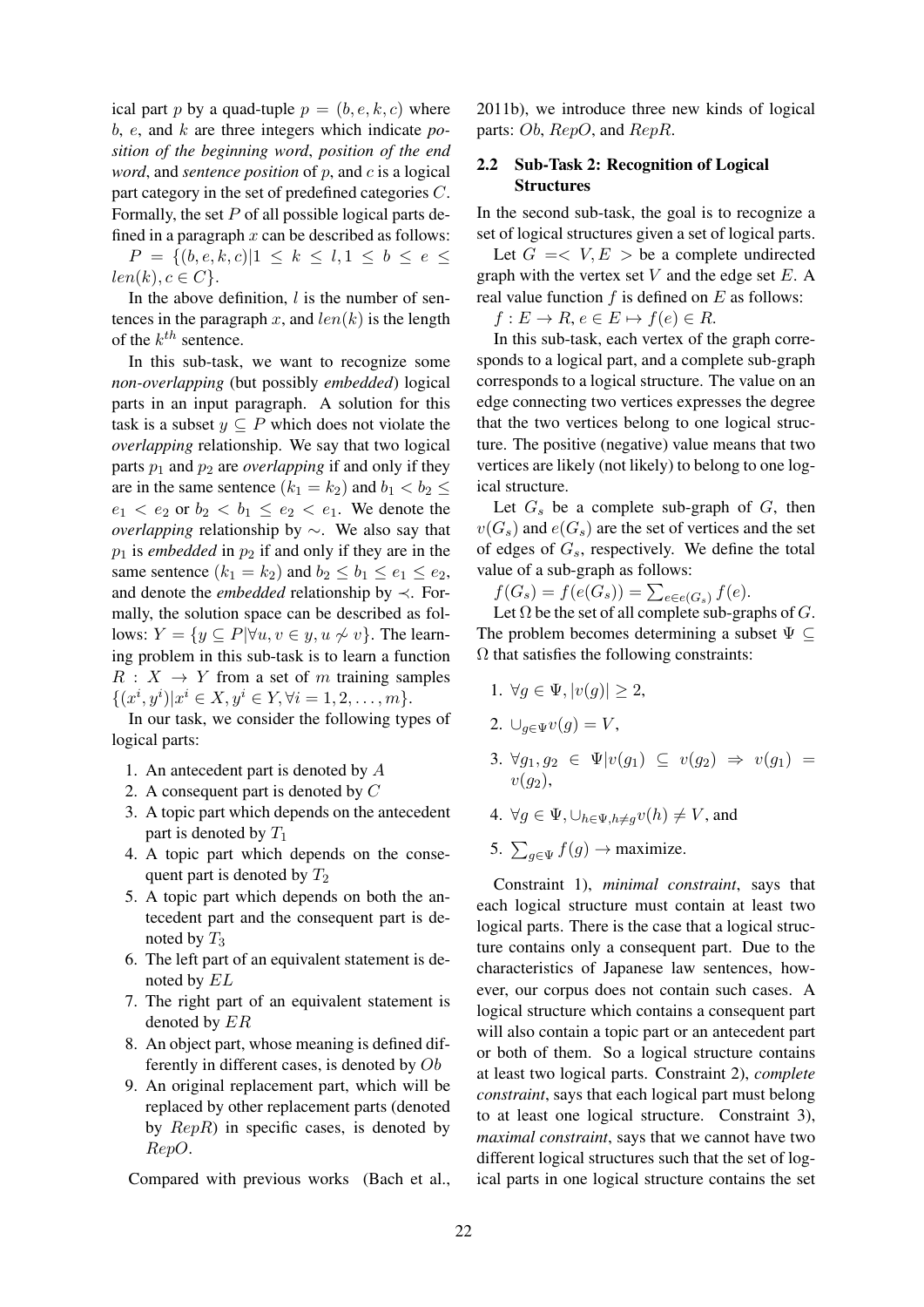of logical parts in the other logical structure. Constraint 4), *significant constraint*, says that if we remove any logical structure from the solution, Constraint 2) will be violated. Although Constraint 3) is guaranteed by Constraint 4), we introduce it because of its importance.

#### 3 Proposed Solutions

# 3.1 Multi-layer Sequence Learning for Logical Part Recognition

This sub-section presents our model for recognizing logical parts. We consider the recognition problem as a multi-layer sequence learning problem. First, we give some related notions.

Let  $s$  be a law sentence, and  $P$  be the set of logical parts of  $s, P = \{p_1, p_2, \dots, p_m\}$ .  $Layer^1(s)$ (outer most layer) is defined as a set of logical parts in P, which are not embedded in any other part.  $Layer^i(s)$  is defined as a set of logical parts in  $P \setminus \bigcup_{k=1}^{i-1} Layer^k(s)$ , which are not embedded in any other part in  $P \setminus \cup_{k=1}^{i-1} Layer^k(s)$ . Formally, we have:

 $Layer^1(s) = \{p|p \in P, p \nless q, \forall q \in P, q \neq$  $p$ .

 $Layer^i(s) = \{p|p \in Q^i, p \nless q, \forall q \in Q^i, q \neq$  $p\}$ , where

 $Q^i = P \backslash \bigcup_{k=1}^{i-1} Layer^k(s)$ 

Figure 3 illustrates a law sentence with four logical parts in three layers: Part 1 and Part 2 in  $Layer<sup>1</sup>$ , Part 3 in  $Layer<sup>2</sup>$ , and Part 4 in  $Layer<sup>3</sup>$ .



Figure 3: A law sentence with logical parts in three layers.



Figure 4: An example of labeling in the multilayer model.

Let  $K$  be the number of layers in a law sentence s, our model will recognize logical parts in K steps. In the  $k^{th}$  step we recognize logical parts in  $Layer^k$ . In each layer, we model the recognition

problem as a sequence labeling task in which each word is an element. Logical parts in  $Lauer^{i-1}$ will be used as input sequence in the  $i^{th}$  step (in the first step, we use original sentence as input).

Figure 4 gives an example of labeling for an input sentence. The sentence consists of three logical parts in two layers. In our model, we use IOE tag setting: the last element of a part is tagged with  $E$ , the other elements of a part are tagged with  $I$ , and an element not included in any part is tagged with O.

Let  $K^*$  be the maximum number of layers in all law sentences in training data. We learn  $K^*$ models, in which the  $k^{th}$  model is learned from logical parts in the  $Layer^k$  of training data, using Conditional random fields (Lafferty et al., 2001; Kudo, CRF toolkit). In the testing phase, we first apply the first model to the input law sentence, and then apply the  $i<sup>th</sup>$  model to the predicted logical parts in  $Layer^{i-1}$ .

#### 3.2 ILP for Recognizing Logical Structures

Suppose that  $G'$  is a sub-graph of G such that  $G'$ contains all the vertices of G and the degree of each vertex in  $G'$  is greater than zero, then the set of all the maximal complete sub-graphs (or cliques) of  $G'$  will satisfy all the *minimal*, *complete*, *maximal*, and *significant* constraints. We also note that, a set of cliques that satisfies all these four constraints will form a sub-graph that has two properties like properties of  $G'$ .

Let  $\Lambda$  be the set of all such sub-graphs  $G'$  of  $G$ , the sub-task now consists of two steps:

- 1. Finding  $G' = argmax_{G' \in \Lambda} f(G')$ , and
- 2. Finding all cliques of  $G'$ .

Each clique found in the second step will correspond to a logical structure.

Recently, some researches have shown that integer linear programming (ILP) formulations is an effective way to solve many NLP problems such as semantic role labeling (Punyakanok, 2004), coreference resolution (Denis and Baldridge, 2007), summarization (Clarke and Lapata, 2008), dependency parsing (Martins et al., 2009), and so on. The advantage of ILP formulations is that we can incorporate non-local features or global constraints easily, which are difficult in traditional algorithms. Although solving an ILP is NP-hard in general, some fast algorithms and available tools<sup>5</sup>

<sup>5</sup>We used *lp-solve* from http://lpsolve.sourceforge.net/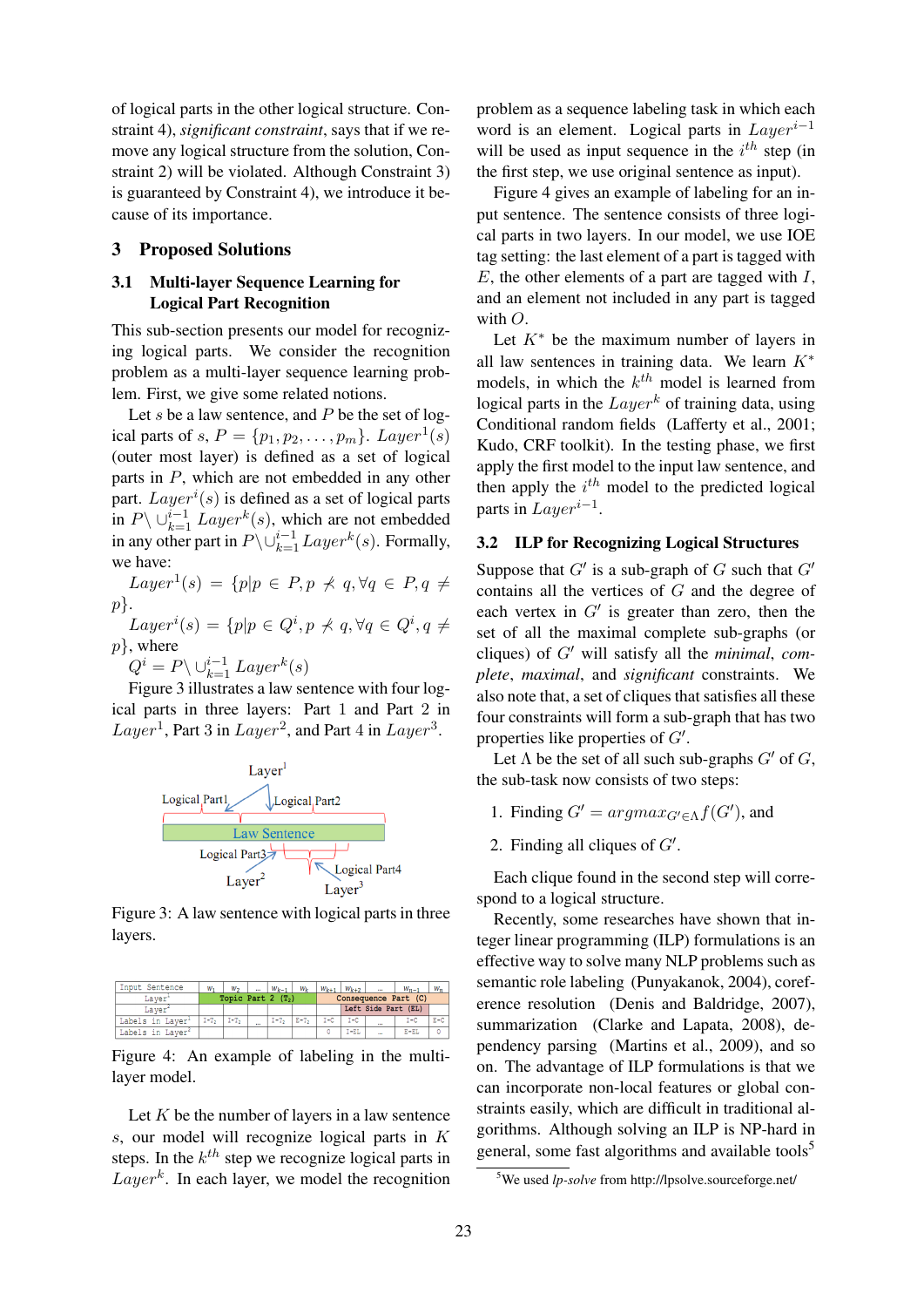make it a practical solution for many NLP problems (Martins et al., 2009).

In this work, we exploit ILP to solve the first step. Let  $N$  be the number of vertices of  $G$ , we introduce a set of integer variables  $\{x_{ij}\}_{1\leq i\leq j\leq N}$ . The values of  $\{x_{ij}\}\$ are set as follows. If  $(i, j) \in$  $e(G')$  then  $x_{ij} = 1$ , otherwise  $x_{ij} = 0$ . ILP formulations for the first step can be described as follows:

$$
1/2 - 2 - 2 - 3 = -1
$$
 Objective function - 3  
Maximize: 
$$
\sum_{1 \le i < j \le N} f(i, j) * x_{ij} \qquad (1)
$$

//- - - - - - - - - - Constraints - - - - - - - - - -//

$$
Integer: \{x_{ij}\}_{1 \le i < j \le N}.\tag{2}
$$

$$
0 \le x_{ij} \le 1, (1 \le i < j \le N). \tag{3}
$$

$$
\sum_{i=1}^{3} x_{ij} + \sum_{k=j+1}^{3} x_{jk} \ge 1, (1 \le j \le N). \tag{4}
$$

The last constraint guarantees that there is at least one edge connecting to each vertex in  $G'$ .

The second step, finding all cliques of an undirected graph, is a famous problem in graph theory. Many algorithms have been proposed to solve this problem efficiently. In this work, we exploit the Bron-Kerbosch algorithm, a backtracking algorithm. The main idea of the Bron-Kerbosch algorithm is using a branch-and-bound technique to stop searching on branches that cannot lead to a clique (Bron and Kerbosch, 1973).

The remaining problem is how to define the value function  $f$ . Our solution is that, first we learn a binary classifier  $C$  using maximum entropy model. This classifier takes a pair of logical parts as the input, and outputs  $+1$  if two logical parts belong to one logical structure, otherwise it will output  $-1$ . Then, we define the value function f for two logical parts as follows:

 $f(p_1, p_2) = Prob(C(p_1, p_2) = +1) - 0.5.$ 

Function f will receive a value from  $-0.5$  to  $+0.5$ , and it equals to zero in the case that the classifier assigns the same probability to  $+1$  and  $-1$ .

### 4 Experiments

### 4.1 Corpus

 $j-1$ 

We have built a corpus, Japanese National Pension Law (JNPL) corpus, which consists of 83 legal articles<sup>6</sup> of Japanese national pension law. The architecture of JNPL is shown in Figure 5. The law



Figure 5: The architecture of JNPL.

consists of articles, articles consist of paragraphs, and paragraphs contain sentences. A sentence may belong to items, sub-items, or sub-sub-items of a paragraph.

Figure 6 illustrates the relationship between a law sentence and logical parts. A law sentence may contain some logical parts, and a logical part may be embedded in another one.



Figure 6: Relationship between a sentence and logical parts.

In our corpus, a logical part is annotated with information about its *type* (kind of part) and *formula-id* (logical parts with the same id will be-

 ${}^{6}$ Because building corpus is an expensive and timeconsuming task, we only annotate a part of JNPL.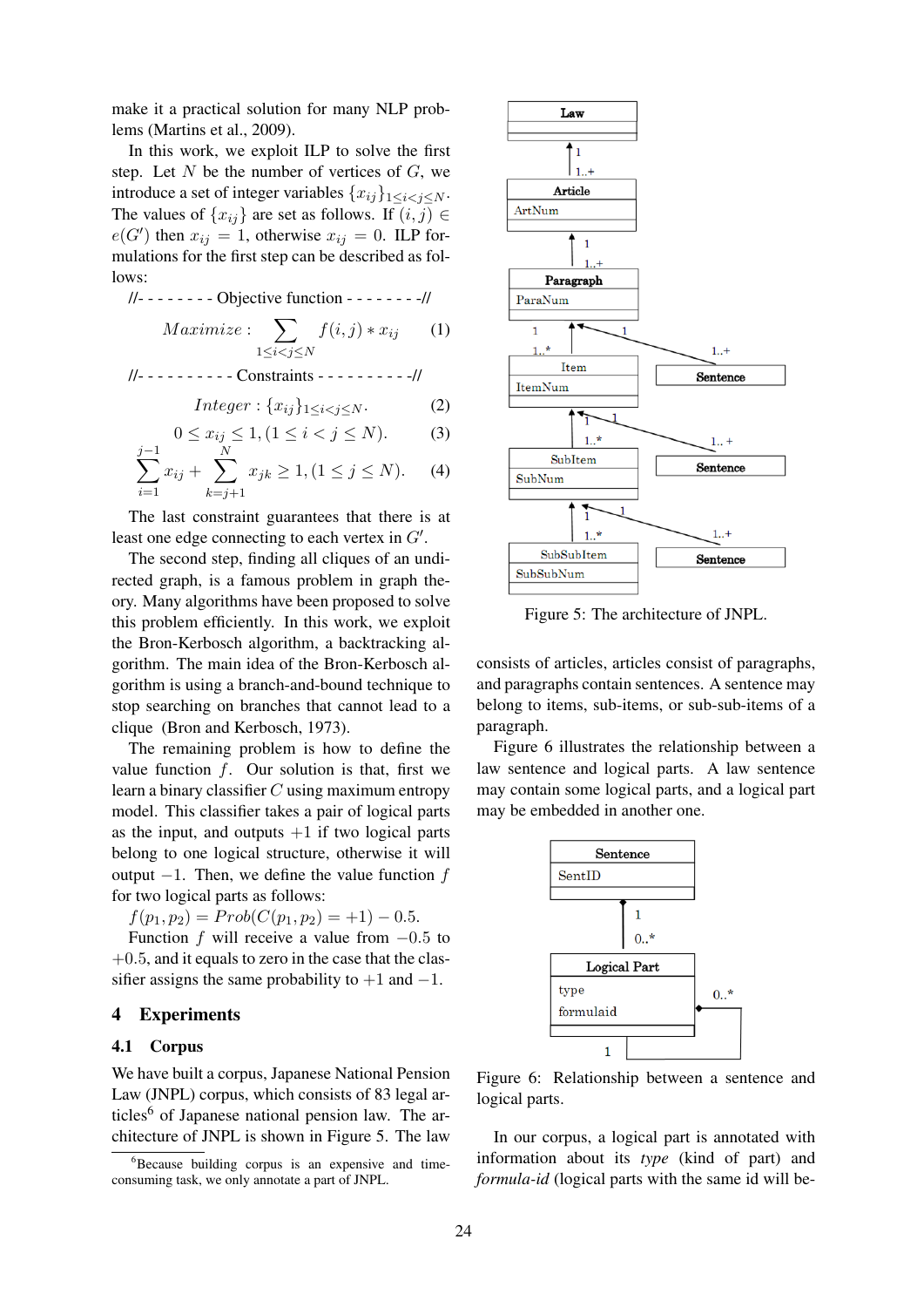```
<Sentence sentID="1">
<Part type="T2" formula-id="1">
   政府は、
</Part>
<Part type="C" formula-id="1">
   政令の定めるところにより、
   <Part type="C" formula-id="2">
       市町村
   </Part>
  (<Part type="A" formula-id="2">
      特別区
   </Part>
   。<br>を含む。 以下同じ。)に対し、市町村長がこの法律又はこの法
   律に基づく政令の規定によって行う事務の処理に必要な費用を
  交付する。
</Part>
</Sentence>
```
Figure 7: An annotated sentence in the JNPL corpus. The sentence contains two logical structures with four logical parts.

long to one logical structure). An example of annotated sentence in the JNPL corpus is shown in Figure 7.

We employed two people in a data-making company, who analyzed and annotated our corpus. The corpus consists of 83 legal articles, which contain 119 paragraphs with 426 sentences. On average, each paragraph consists of 3.6 sentences. The total number of logical parts is 807, and the number of logical structures is 351. On average, each paragraph consists of 6.8 logical parts and 3 logical structures.

Table 1 shows some statistics on the number of logical parts of each type. Main types of parts are  $A(35.4\%), C(30.7\%), T_2(14.1\%), ER(7.1\%),$  and  $EL(6.8\%)$ . Five main types of parts make up more than 94% of all types.

#### 4.2 Evaluation Methods

We divided the JNLP corpus into 10 sets, and conducted 10-fold cross-validation tests. For the first sub-task, we evaluated the performance of our system by precision, recall, and  $F_1$  scores as follows:

$$
precision = \frac{|\text{correct parts}|}{|\text{predicted parts}|}, recall = \frac{|\text{correct parts}|}{|\text{actual parts}|},
$$

$$
F_1 = \frac{2*precision*recall}{precision*recall}.
$$

For the second sub-task, we used MUC precision, recall, and  $F_1$  scores as described in (Vilain et al., 1995). We summarize them here for clarity.

Let  $P_1, P_2, \ldots, P_n$  be n predicted logical structures, and  $G_1, G_2, \ldots, G_m$  be the correct answers or gold logical structures. To calculate recall, for each gold logical structure  $G_i(i)$  $1, 2, \ldots, m$ , let  $k(G_i)$  be the smallest number such that there exist  $k(G_i)$  predicted structures  $P_1^i, P_2^i, \ldots, P_{k(G_i)}^i$  which satisfy  $G_i \subseteq \bigcup_{j=1}^{k(G_i)} P_j^i$ .

 $recall = \frac{\sum_{i=1}^{m} (|G_i| - k(G_i))}{\sum_{i=1}^{m} (|G_i| - 1)}.$ 

To calculate precision, we switch the roles of predicted structures and gold structures. Finally,  $F_1$  score is computed in a similar manner as in the first sub-task.

#### 4.3 Experiments on Sub-Task 1

# 4.3.1 Baseline: Filter-Ranking Perceptron Algorithm

We chose the Filter-Ranking (FR) Perceptron algorithm proposed by (Carreras and Marquez, 2005; Carreras et al., 2002) as our baseline model because of its effectiveness on phrase recognition problems, especially on problems that accept the *embedded* relationship<sup>7</sup> . We use FR-perceptron algorithm to recognize logical parts in law sentences one by one in an input paragraph.

For *beginning/end* predictors, we got features of words, POS tags, and Bunsetsu<sup>8</sup> tags in a window size 2. Moreover, with *beginning* predictor, we used a feature for checking whether this position is the beginning of the sentence or not. Similarly, with *end* predictor, we use a feature for checking whether this position is the end of the sentence or not.

With each logical part candidate, we extract following kinds of features:

- 1. Length of the part
- 2. Internal structure: this feature is the concatenation of the top logical parts, punctuation marks, parenthesis, and quotes inside the candidate. An example about internal structure may be  $(A+, +C + \cdot)$  (plus is used to concatenate items)
- 3. Word (POS) uni-gram, word (POS) bi-gram, and word (POS) tri-gram.

# 4.3.2 Experimental Results

In our experiments, we focus on paragraphs in Type A, B, and C defined in (Takano et al., 2010). In these types, the first sentence is the main sentence, which usually contains more logical parts than other sentences. The other sentences often have a few logical parts, and in most cases these logical parts only appear in one layer. The first

<sup>&</sup>lt;sup>7</sup>We re-implement the FR-perceptron algorithm by ourself.

<sup>8</sup> In Japanese, a Bunsetsu is an unit of sentence which is similar to a chunk in English.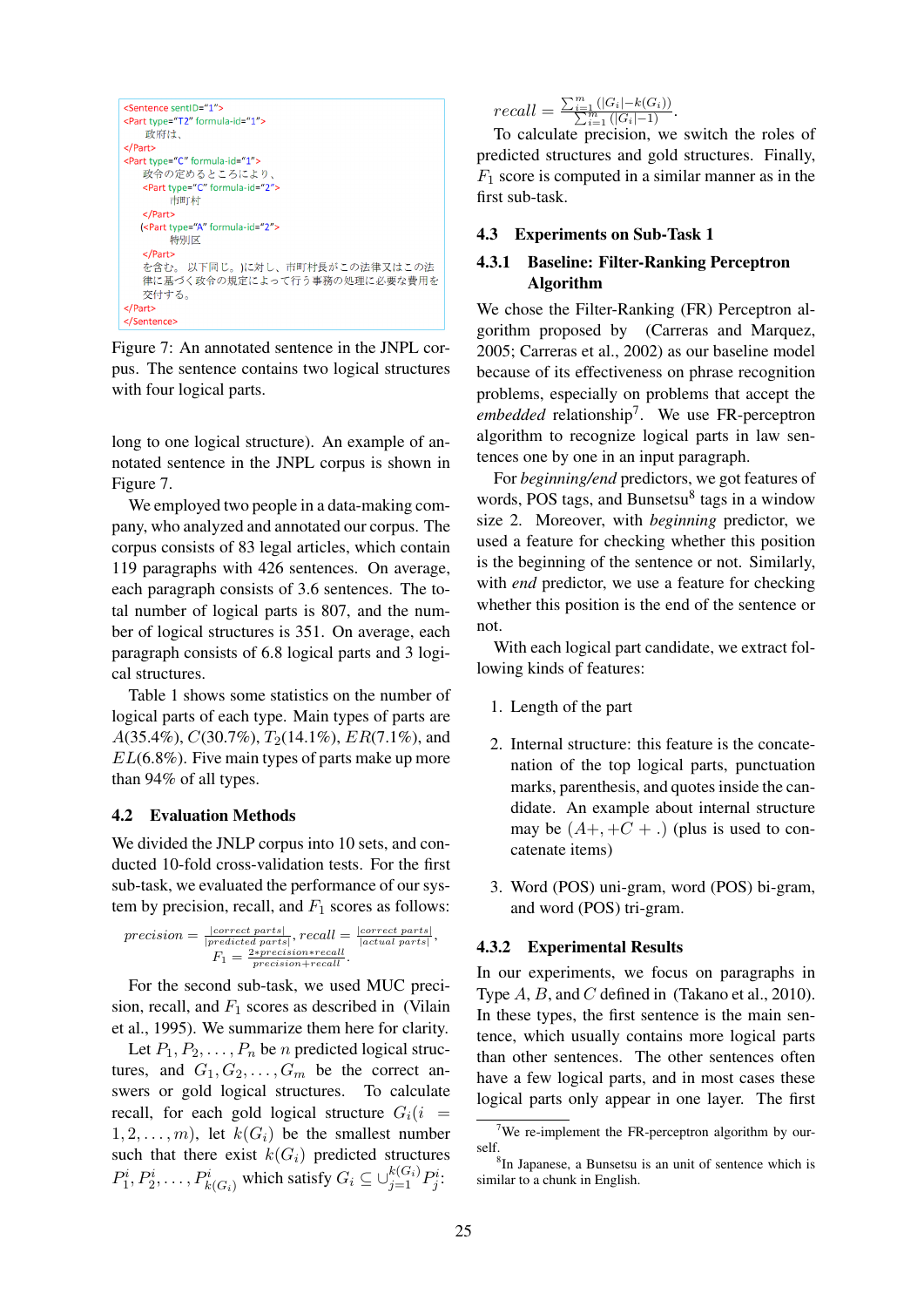Table 1: Statistics on logical parts of the JNPL corpus

| Logical Part |     |     | $\mathcal{L}$            | $T_3$ |  | EL ER Ob RepO RepR |  |
|--------------|-----|-----|--------------------------|-------|--|--------------------|--|
| Number       | 248 | 286 | $0$   114   12   55   57 |       |  |                    |  |

Table 2: Experimental results for Sub-task 1 on the JNLP corpus(W:Word; P: POS tag; B: Bunsetsu tag)

| Model           | $Prec(\%)$ | $Recall(\%)$ | $F_1(\%)$ |
|-----------------|------------|--------------|-----------|
| <b>Baseline</b> | 79.70      | 52.54        | 63.33     |
| W               | 79.18      | 69.27        | 73.89     |
| $W + P$         | 77.62      | 68.77        | 72.93     |
| W+B             | 79.63      | 69.76        | 74.37     |
| $W+P+B$         | 77.89      | 69.39        | 73.39     |

sentences usually contain logical parts in two layers.

We divided sentences into two groups. The first group consists of the first sentences in paragraphs, and the second group consists of other sentences. We set the number of layers  $k$  to 2 for sentences in the first group, and to 1 for sentences in the second group. To learn sequence labeling models, we used CRFs (Lafferty et al., 2001; Kudo, CRF toolkit).

Experimental results on the JNPL corpus are described in Table 2. We conducted experiments with four feature sets: words; words and POS tags; words and Bunsetsu tags; and words, POS tags, and Bunsetsu tags. To extract features from source sentences, we used the CaboCha tool (Kudo, Cabocha), a Japanese morphological and syntactic analyzer. The best model (word and Bunsetsu tag features) achieved 74.37% in  $F_1$  score. It improves  $11.04\%$  in  $F_1$  score (30.11% in error rate) compared with the baseline model.

Table 3 shows experimental results of our best model in more detail. Our model got good results on most main parts:  $C(78.98\%), A(80.42\%)$ , and  $T_2(82.14\%)$ . The model got low results on the other types of parts. It is understandable because three types of logical parts  $C$ ,  $A$ , and  $T_2$  make up more than 80%, while six other types only make up 20% of all types.

### 4.4 Experiments on Sub-Task 2

#### 4.4.1 Baseline: a Heuristic Algorithm

Our baseline is a heuristic algorithm to solve this sub-task on graphs. This is an approximate algorithm which satisfies *minimal*, *complete*, *maximal*,

Table 3: Experimental results in more details

| Logical Part | $Prec(\%)$ | $Recall(\%)$ | $F_1(\%)$ |
|--------------|------------|--------------|-----------|
| $\mathsf{C}$ | 83.41      | 75.00        | 78.98     |
| EL           | 76.74      | 60.00        | 67.35     |
| ER           | 41.94      | 22.81        | 29.55     |
| Ob           | 0.00       | 0.00         | 0.00      |
| $\mathsf{A}$ | 80.42      | 80.42        | 80.42     |
| RepO         | 100        | 16.67        | 28.57     |
| RepR         | 100        | 28.57        | 44.44     |
| $T_2$        | 83.64      | 80.70        | 82.14     |
| $T_3$        | 60.00      | 25.00        | 35.29     |
| Overall      | 79.63      | 69.76        | 74.37     |

and *significant* constraints. The main idea of our algorithm is picking up as many positive edges as possible, and as few negative edges as possible. We consider two cases: 1) There is no positive value edge on the input graph; and 2) There are some positive value edges on the input graph.

In the first case, because all the edges have negative values, we build logical structures with as few logical parts as possible. In this case, each logical structure contains exactly two logical parts. So we gradually choose two nodes in the graph with the maximum value on the edge connecting them. An example of the first case is illustrated in Figure 8. The maximum value on an edge is  $-0.1$ , so the first logical structure will contain node 1 and node 3. The second logical structure contains node 2 and node  $4^9$ .



Figure 8: An example of the first case.

In the second case, we first consider the subgraph which only contains non-negative value edges. In this sub-graph, we repeatedly build logical structures with as many logical parts as possi-

<sup>&</sup>lt;sup>9</sup>If the number of nodes is odd, the final logical structure will consist of the final node and another node, so that the edge connecting them has the maximal value.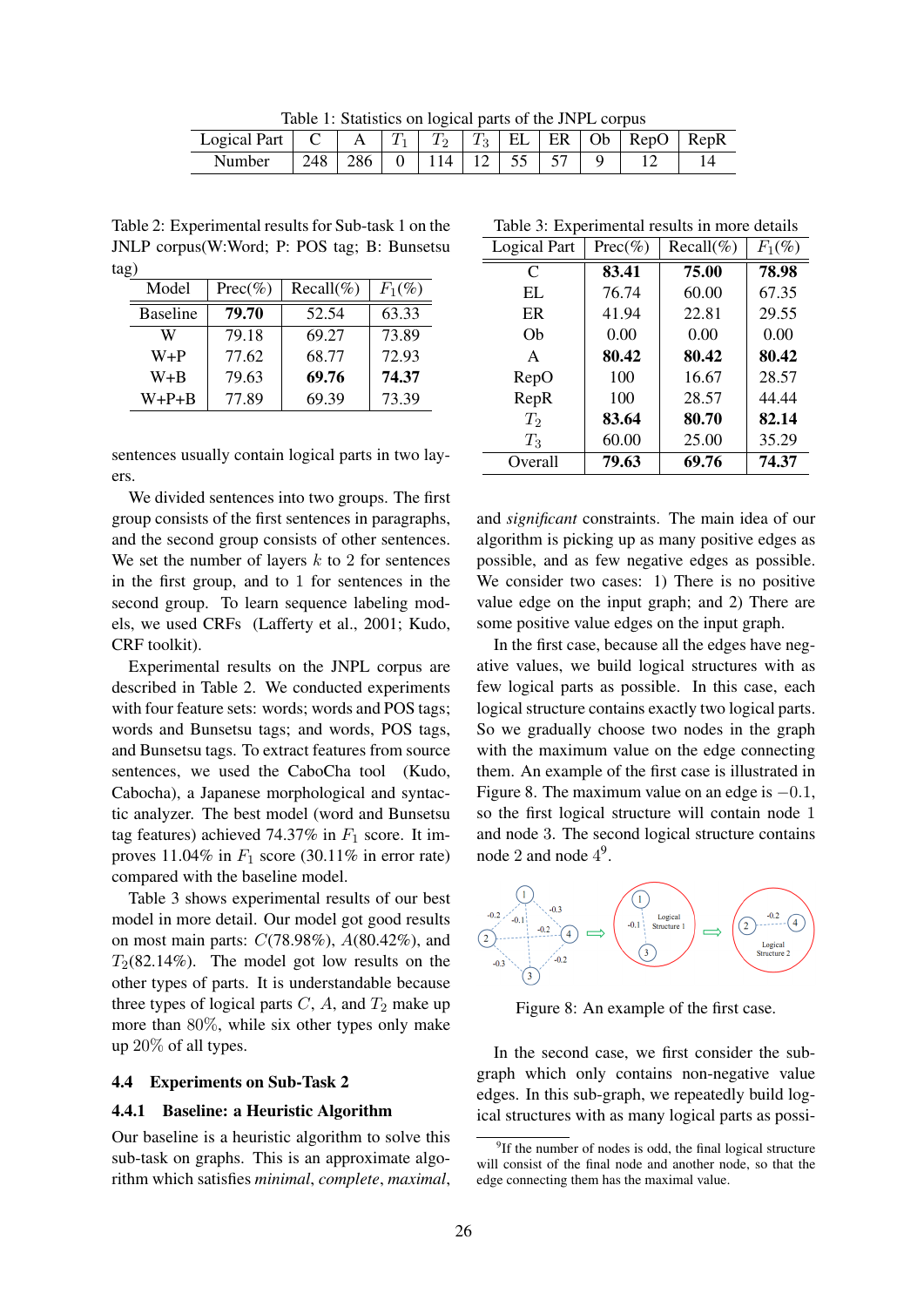

Figure 9: An example of the second case.

ble. After building successfully a logical structure, we remove all the nodes and the edges according to it on the graph. When have no positive edge, we will build logical structures with exactly two logical parts.

An example of the second case is illustrated in Figure 9. First, we consider the subgraph with positive edges. This sub-graph consists of five nodes  $\{1, 2, 3, 4, 5\}$  and four edges  $\{(1, 2), (1, 3), (2, 3), (2, 4)\}.$  First, we have a logical structure with three nodes  $\{1, 2, 3\}$ . We remove these nodes and the positive edges connecting to these nodes. We have two nodes  $\{4, 5\}$  with no positive edges. Now we build logical structures with exactly two nodes. We consider node 4. Among edges connecting to node 4, the edge  $(2, 4)$  has maximal value. So we have the second logical structure with two nodes {2, 4}. Next, we consider node 5, and we have the third logical structure with two nodes  $\{1, 5\}$ .

#### 4.4.2 Experimental Results

In our experiments, to learn a maximum entropy binary classification we used the implementation of Tsuruoka (Tsuruoka, MEM). With a pair of logical parts, we extracted the following features (and combinations of them):

- Categories of two parts.
- Layers of two parts.
- The positions of the sentences that contain two parts (the first sentence or not).
- Categories of other parts in the input paragraph.

We conducted experiments on this sub-task in two settings. In the first setting, we used annotated

Table 4: Experiments on Sub-task 2

|           | Gold Input Setting |                    |           |  |  |
|-----------|--------------------|--------------------|-----------|--|--|
| Model     | $Prec(\%)$         | Recall $(\%)$      | $F_1(\%)$ |  |  |
| Heuristic | 81.24              | 71.19              | 75.89     |  |  |
| IL P      | 76.56              | 82.87              | 79.59     |  |  |
|           |                    |                    |           |  |  |
|           |                    | End-to-End Setting |           |  |  |
| Model     | $Prec(\%)$         | $Recall(\%)$       | $F_1(\%)$ |  |  |
| Heuristic | 54.88              | 47.84              | 51.12     |  |  |

logical parts (gold inputs) as the inputs to the system. The purpose of this experiment is to evaluate the performance of the graph-based method on Sub-task 2. In the second setting, predicted logical parts (end-to-end) outputted by the Sub-task 1 were used as the inputs to the system. The purpose of this experiment is to evaluate the performance of our framework on the whole task.

In the second setting, end-to-end setting, because input logical parts may differ from the correct logical parts, we need to modify the MUC scores. Let  $P_1, P_2, \ldots, P_n$  be *n* predicted logical structures, and  $G_1, G_2, \ldots, G_m$  be the gold logical structures. For each gold logical structure  $G_i(i = 1, 2, \ldots, m)$ , let  $D_i$  be the set of logical parts in  $G_i$  which are not included in the set of input logical parts.  $D_i = \{p \in$  $G_i|p \notin \cup_{j=1}^n P_j$ . Let  $k(G_i)$  be the smallest number such that there exist  $k(G_i)$  predicted structures  $P_1^i, P_2^i, \ldots, P_{k(G_i)}^i$  which satisfy  $G_i \subseteq$  $(\cup_{j=1}^{k(G_i)} P_j^i) \cup D_i.$ 

$$
recall = \frac{\sum_{i=1}^{m} (|G_i| - |D_i| - k(G_i))}{\sum_{i=1}^{m} (|G_i| - 1)}.
$$

To calculate the precision, we switch the roles of predicted structures and gold structures.

Table 4 shows experimental results on the second sub-task. The ILP model outperformed the baseline model in both settings. It improved 3.70% in the  $F_1$  score (15.35% in error rate) in the gold-input setting, and  $4.61\%$  in the  $F_1$  score (9.43% in error rate) in the end-to-end setting compared with the baseline model (heuristic algorithm).

# 5 Conclusion

We have introduced the task of learning logical structures of paragraphs in legal articles, a new task which has been studied in research on Legal Engineering. We presented the Japanese National Pension Law corpus, an annotated corpus of